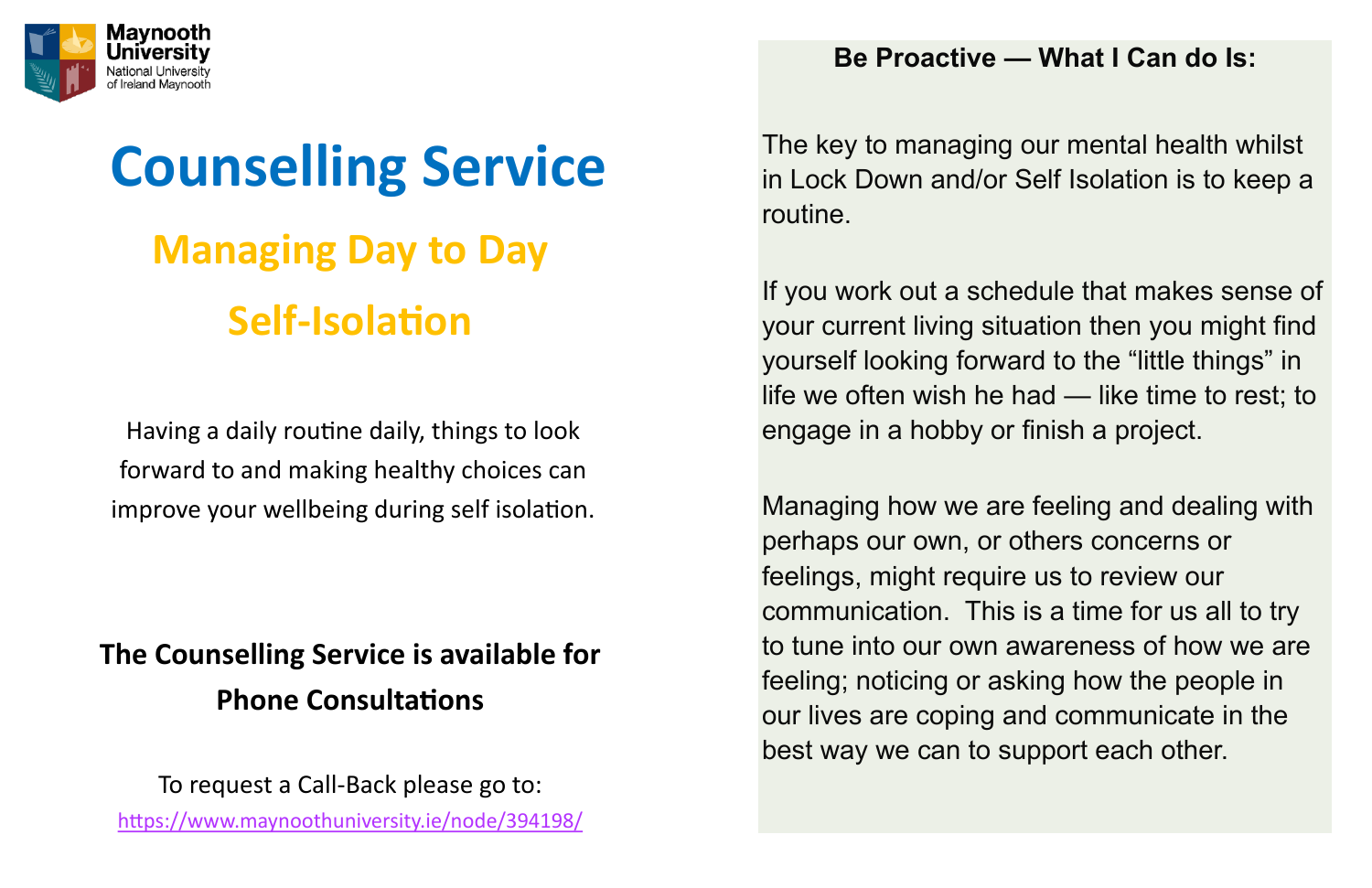## **Connection**

- **Organise a get together online or a phone call, seeing a friendly face helps you feel Connected.**
- **Play a board game with your family, especially the younger brothers/sisters.**
- **Talk to your neighbour across the fence/field**
- **Stay connected to your Department for updates.**
- **Do a virtual tour of historical building.**
- **Sign up for a webinar.**
- **Organise a Study Group.**
- **Use this time to improve on a skill or learn a new one.**

### **Tips to Improve your Sleep**

**Distract your mind. Try reading or listening to** 

**Write it down what is on your mind may help or a** 

- **Maintain a regular sleep and wake-up time 7-8 hrs**
- **Create a good sleep Environment**
- **music or using relaxation techniques.**
- **to-do list**
- **Avoid caffeine and alcohol close to bed time .**
- **Avoid large meals before bedtime.**
- **fore sleep.**
- **room.**

**Avoid strenuous exercise within four hours be-**

**Minimize light, noise, and temperature in the** 

**Do Not Stay in Bed—Keep a routine—get up get dressed engage with the day.** 



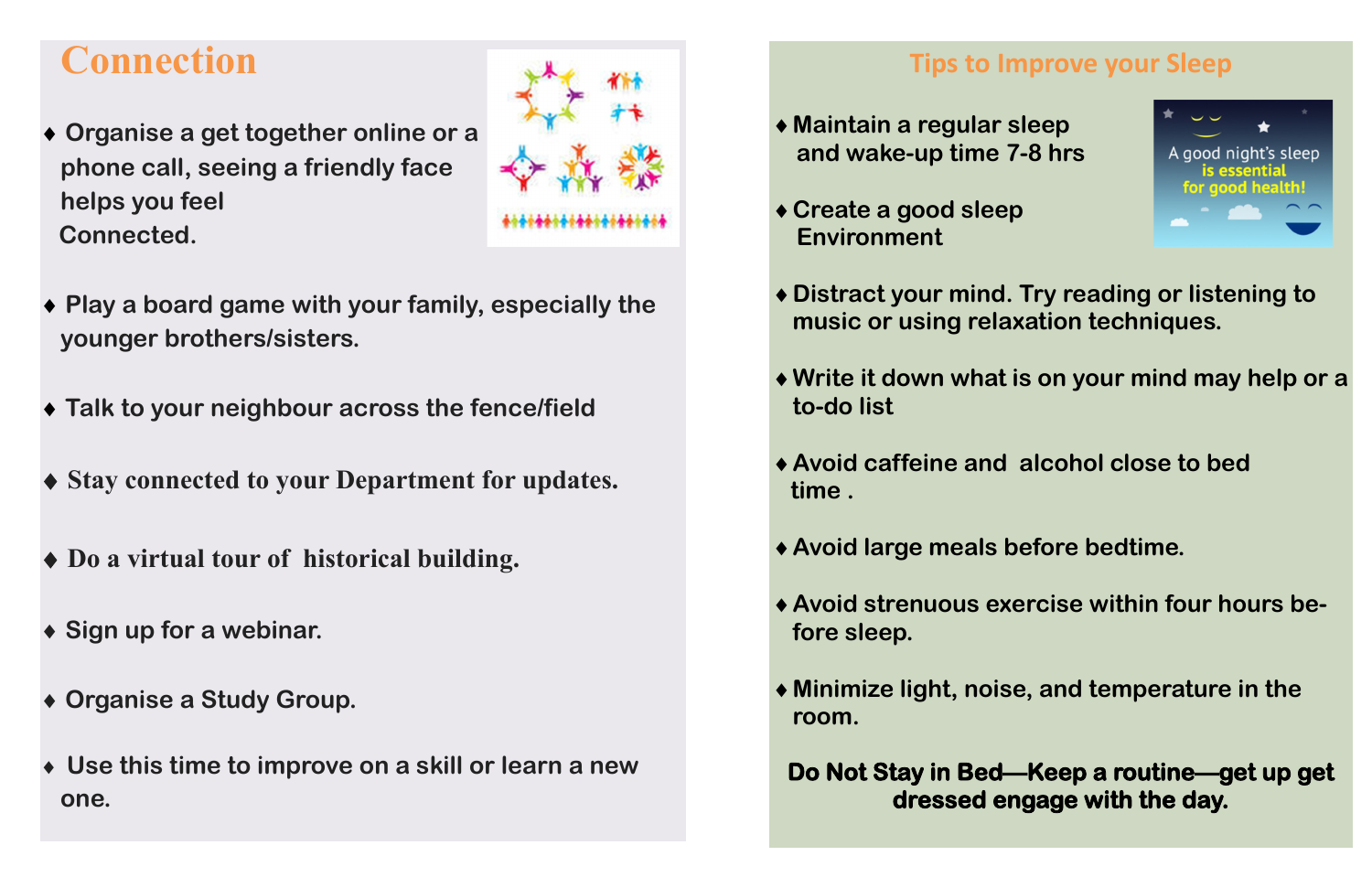## **Diet**

- **Have a look at the food pyramid and see how you are managing to balance your diet.**
- **Prepare or cook meals, it's cheaper and saves time so you are prepared for the next day.**
- **Eat more Fruit and Veg. Plan your menu for the week, avoid comfort eating.**
- **Try out an alternative snack to fast foods, sweets or chocolate why not opt for rice cakes, nuts, seeds or dried fruit .**
- **Ask a your family/ friends to show you recipes for healthy meals.**
- **Stop Smoking or join a support group online to quit smoking.**
- **Take a month off alcohol. Plan your menu for the week.**

[https://www.safefood.eu/SafeFood/media/SafeFoodLibrary/](https://www.safefood.eu/SafeFood/media/SafeFoodLibrary/Documents/Healthy%20Eating/Food-Pyramid-leaflet.pdf)

[Documents/Healthy%20Eating/Food](https://www.safefood.eu/SafeFood/media/SafeFoodLibrary/Documents/Healthy%20Eating/Food-Pyramid-leaflet.pdf)-Pyramid-leaflet.pdf